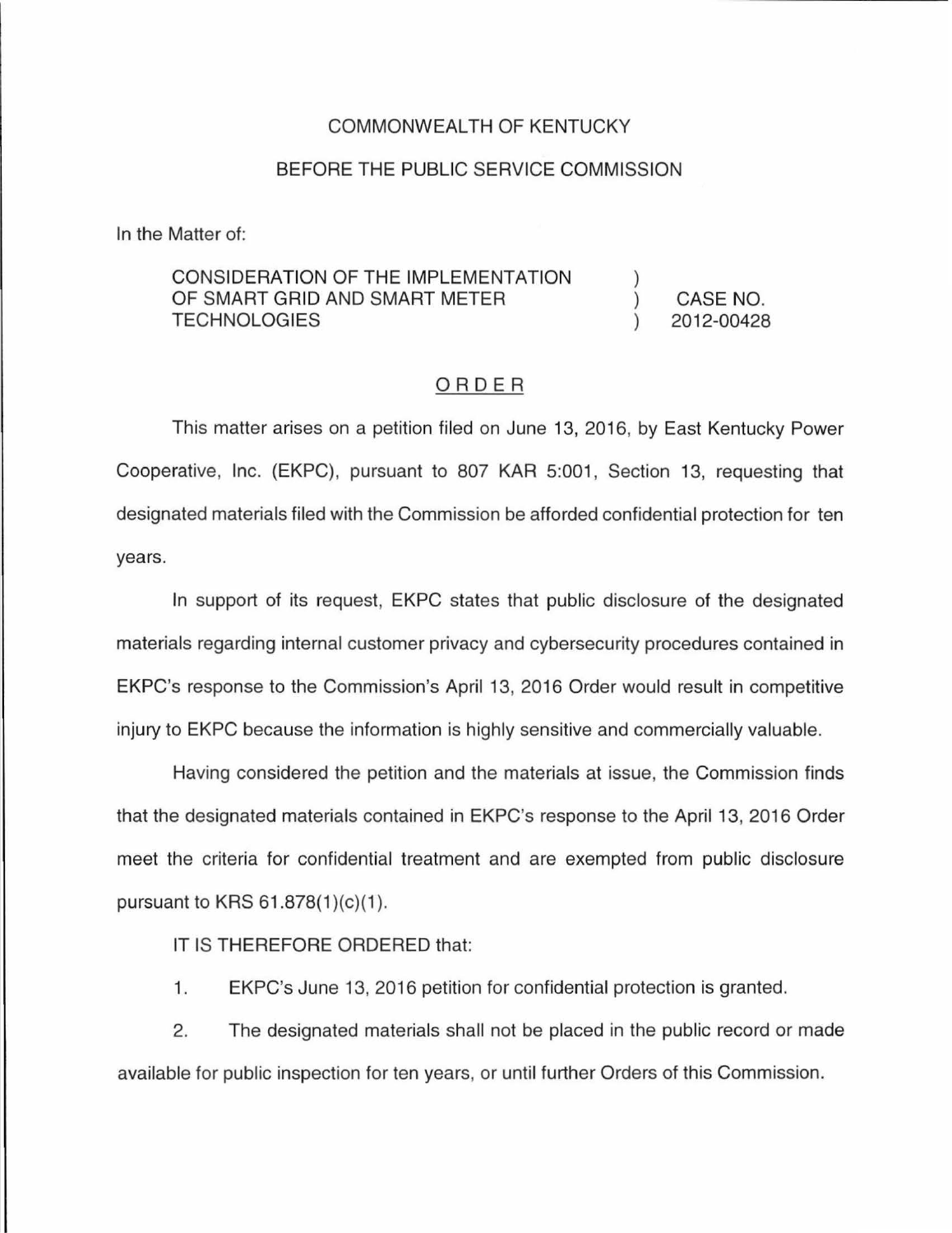3. Use of the designated materials in any Commission proceeding shall be in compliance with 807 KAR 5:001, Section 13(9).

4. EKPC shall inform the Commission if the designated materials become publicly available or no longer qualify for confidential treatment.

5. If a non-party to this proceeding requests to inspect the designated materials granted confidential treatment by this Order and the period during which the materials have been granted confidential treatment has not expired, EKPC shall have 30 days from receipt of written notice of the request to demonstrate that the materials still fall within the exclusions from disclosure requirements established in KRS 61.878. EKPC is unable to make such demonstration, the requested materials shall be made available for inspection. Otherwise, the Commission shall deny the request for inspection.

6. The Commission shall not make the designated materials available for inspection for 30 days following an Order finding that the materials no longer qualify for confidential treatment in order to allow EKPC to seek a remedy afforded by law.

# [REMAINDER OF PAGE INTENTIONALLY LEFT BLANK]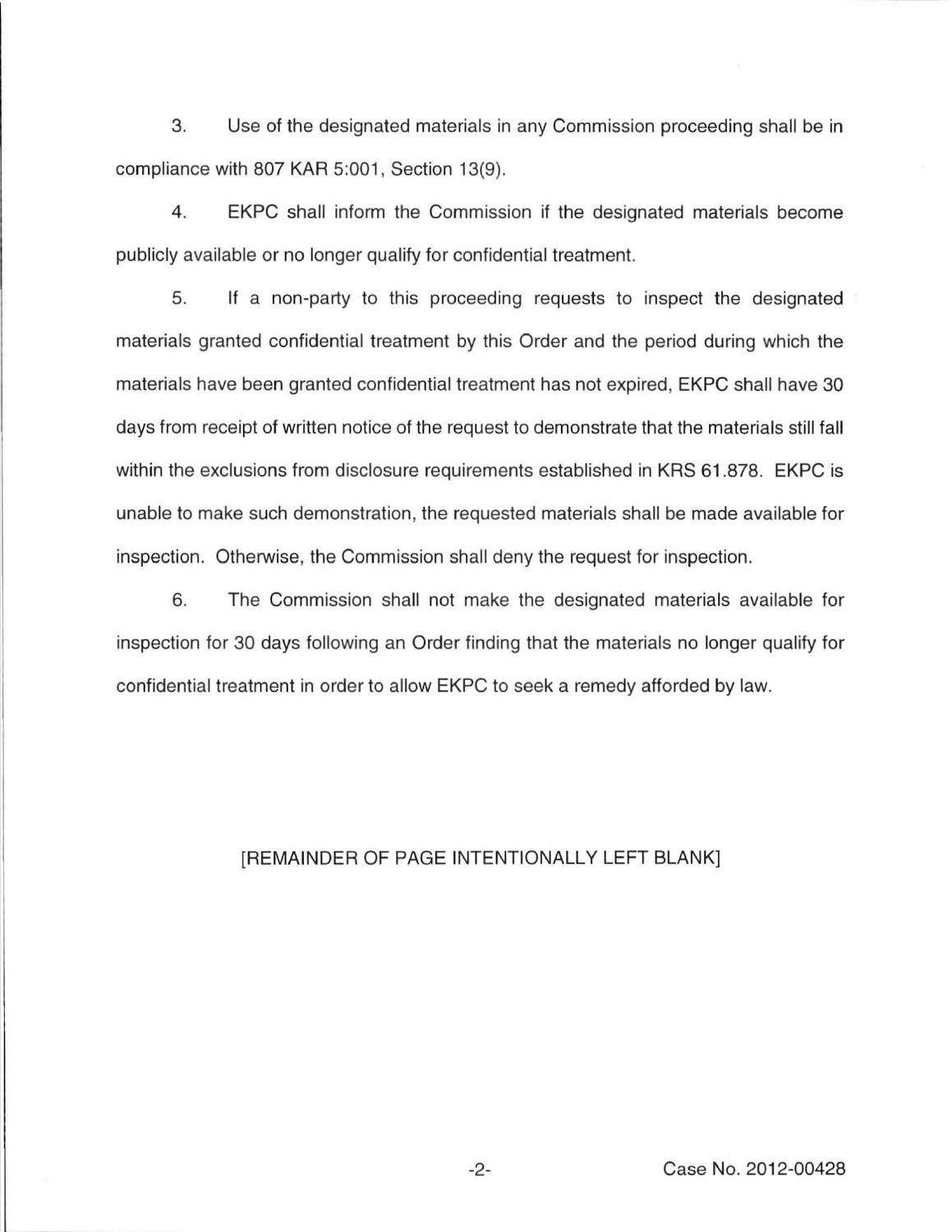By the Commission

**ENTERED JAN 1 7 2019**  KENTUCKY PUBLIC SERVICE COMMISSION

**ATTEST:** 

Wen R. Punso

Executive Director

Case No. 2012-00428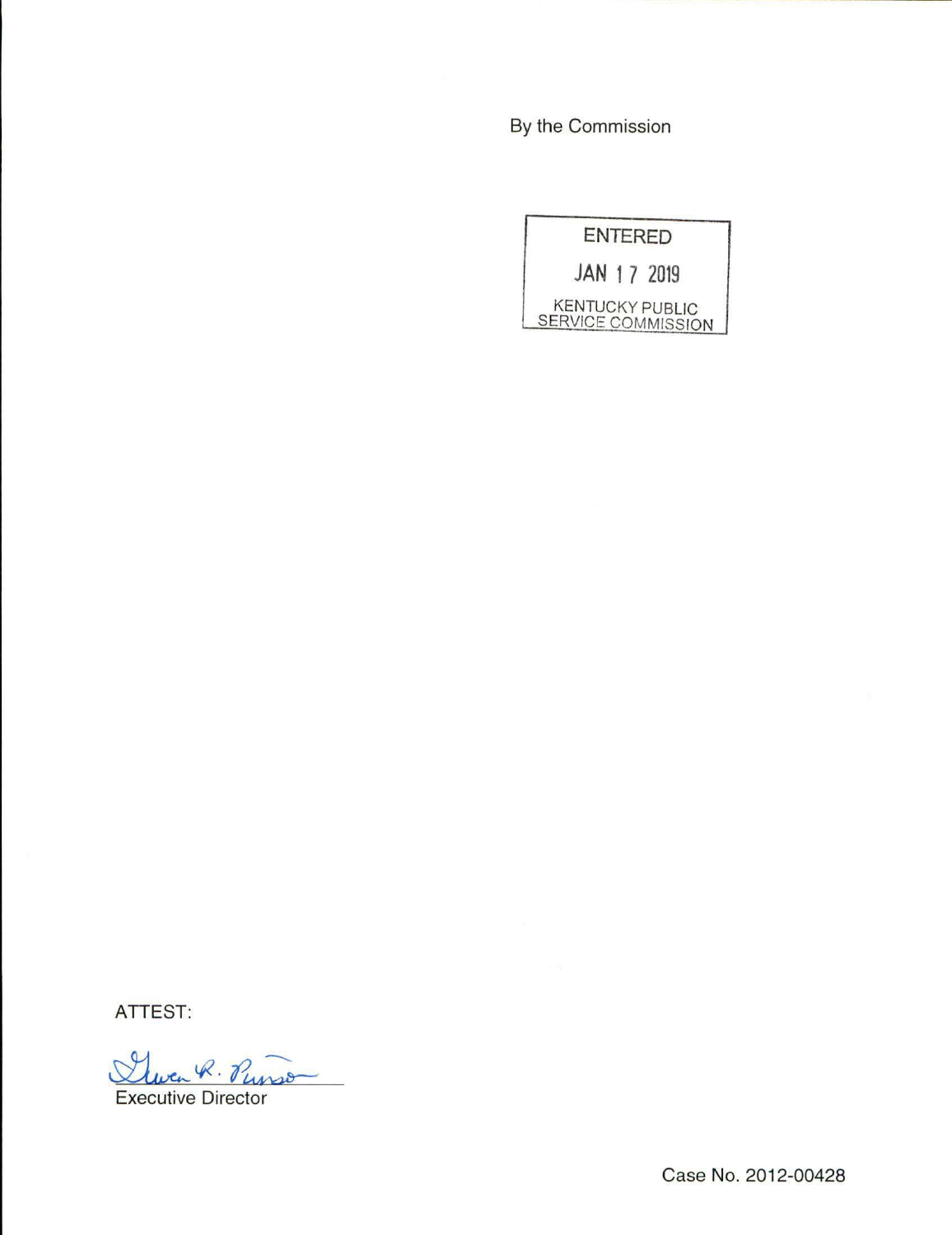\*Honorable Iris G Skidmore 415 W. Main Street Suite 2 Frankfort, KENTUCKY 40601

\*Big Sandy R.E.C.C. Big Sandy R.E.C.C. 504 11th Street Paintsville, KY 41240

\*Taylor County R.E.C.C. Taylor County R.E.C.C. 625 West Main Street P. O. Box 100 Campbellsville, KY 42719

\*David S Samford Goss Samford, PLLC 2365 Harrodsburg Road, Suite B325 Lexington, KENTUCKY 40504

\*Jackson Purchase Energy Corporation Jackson Purchase Energy Corporation 2900 Irvin Cobb Drive P. O. Box 4030 Paducah, KY 42002-4030

\*Farmers R.E.C.C. Farmers R.E.C.C. 504 South Broadway P. O. Box 1298 Glasgow, KY 42141-1298

\*Fleming-Mason Energy Cooperative, In Fleming-Mason Energy Cooperative, Inc. 1449 Elizaville Road P. O. Box 328 Flemingsburg, KY 41041

\*Kent Chandler Assistant Attorney General Office of the Attorney General Office of Rate 700 Capitol Avenue Suite 20 Frankfort, KENTUCKY 40601-8204

\*Kentucky Power Company Kentucky Power Company 855 Central Avenue, Suite 200 Ashland, KY 41101

\*Kenergy Corp. Kenergy Corp. 6402 Old Corydon Road P. O. Box 18 Henderson, KY 42419

\*Duke Energy Kentucky, Inc. Duke Energy Kentucky, Inc. 139 East Fourth Street Cincinnati, OH 45202

\*Nolin R.E.C.C. Nolin R.E.C.C. 411 Ring Road Elizabethtown, KY 42701-6767

\*South Kentucky R.E.C.C. South Kentucky R.E.C.C. 925-929 N Main Street P. O. Box 910 Somerset, KY 42502-0910

\*Atmos Energy Corporation Atmos Energy Corporation 3275 Highland Pointe Drive Owensboro, KY 42303

\*Mark David Goss Goss Samford, PLLC 2365 Harrodsburg Road, Suite B325 Lexington, KENTUCKY 40504

\*Honorable Michael L Kurtz Attorney at Law Boehm, Kurtz & Lowry 36 East Seventh Street Suite 1510 Cincinnati, OHIO 45202

\*Meade County R.E.C.C. Meade County R.E.C.C. P. O. Box 489 Brandenburg, KY 40108-0489

\*Salt River Electric Cooperative Corp Salt River Electric Cooperative Corp. 111 West Brashear Avenue P. O. Box 609 Bardstown, KY 40004

\*Blue Grass Energy Cooperative Corp. Blue Grass Energy Cooperative Corp. 1201 Lexington Road P. O. Box 990 Nicholasville, KY 40340-0990

\*Clark Energy Cooperative, Inc. Clark Energy Cooperative, Inc. 2640 Ironworks Road P. O. Box 748 Winchester, KY 40392-0748

\*Cumberland Valley Electric, Inc. Cumberland Valley Electric, Inc. Highway 25E P. O. Box 440 Gray, KY 40734